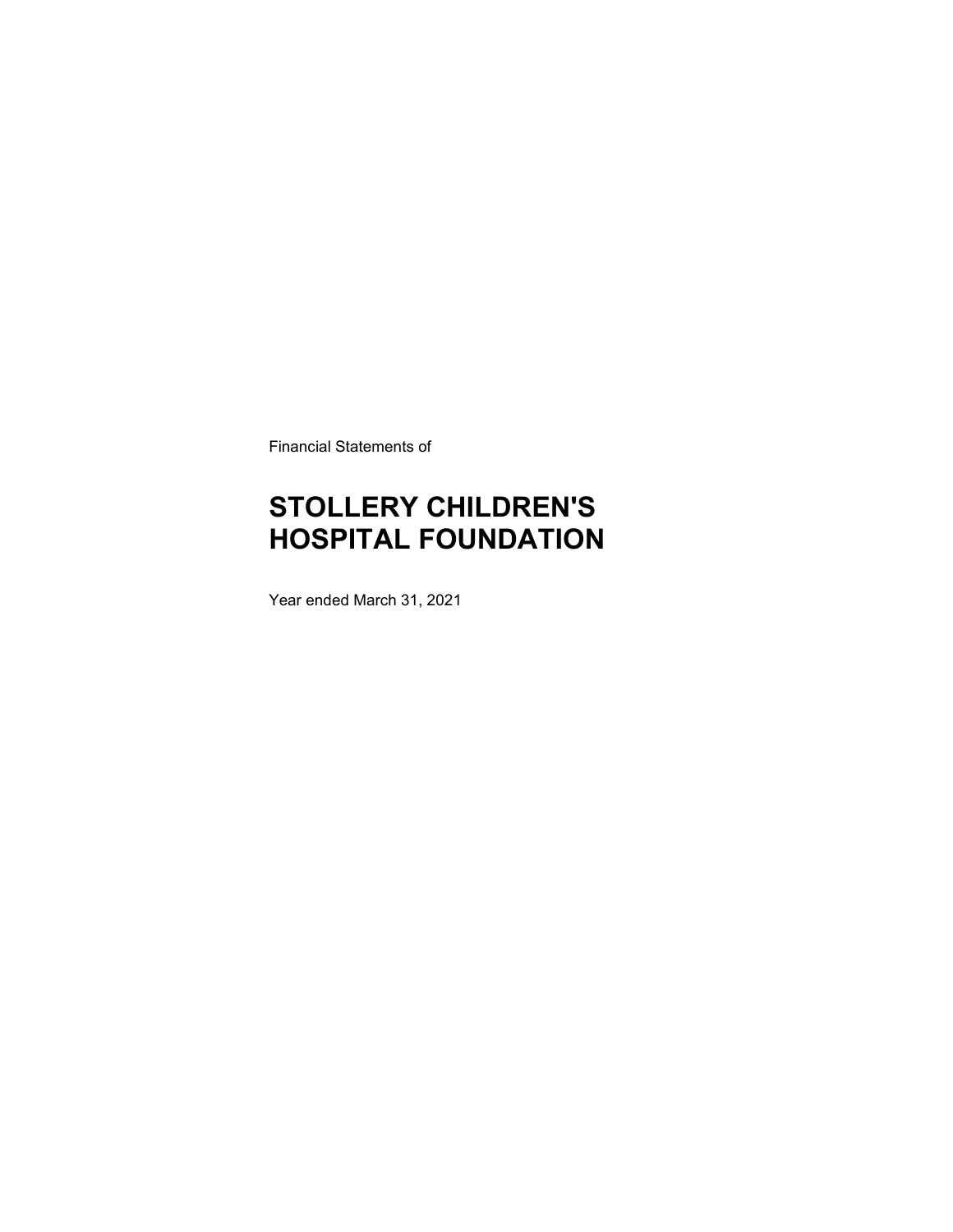

KPMG LLP 2200, 10175 – 101 Street Edmonton, AB T5J 0H3 Telephone (780) 429-7300 Fax (780) 429-7379 www.kpmg.ca

### **INDEPENDENT AUDITORS' REPORT**

To the Board of Trustees of the Stollery Children's Hospital Foundation

### *Opinion*

We have audited the financial statements of the Stollery Children's Hospital Foundation, which comprise:

- the statement of financial position as at March 31, 2021
- the statement of operations and changes in fund balances for the year then ended
- the statement of cash flows for the year then ended
- and notes to financial statements, including a summary of significant accounting policies (Hereinafter referred to as the "financial statements").

In our opinion, the accompanying financial statements present fairly, in all material respects, the financial position of the Stollery Children's Hospital Foundation as at March 31, 2021, and its results of operations, and its cash flows for the year then ended in accordance with Canadian accounting standards for not-for-profit organizations.

### *Basis for Opinion*

We conducted our audit in accordance with Canadian generally accepted auditing standards. Our responsibilities under those standards are further described in the "*Auditors' Responsibilities for the Audit of the Financial Statements*" section of our auditors' report.

We are independent of the Stollery Children's Hospital Foundation in accordance with the ethical requirements that are relevant to our audit of the financial statements in Canada and we have fulfilled our other responsibilities in accordance with these requirements.

We believe that the audit evidence we have obtained is sufficient and appropriate to provide a basis for our opinion.

### *Responsibilities of Management and Those Charged with Governance for the Financial Statements*

Management is responsible for the preparation and fair presentation of the financial statements in accordance with Canadian accounting standards for not-for-profit organizations, and for such internal control as management determines is necessary to enable the preparation of financial statements that are free from material misstatement, whether due to fraud or error.

In preparing the financial statements, management is responsible for assessing the Stollery Children's Hospital Foundation's ability to continue as a going concern, disclosing as applicable, matters related to going concern and using the going concern basis of accounting unless management either intends to liquidate the Stollery Children's Hospital Foundation or to cease operations, or has no realistic alternative but to do so

Those charged with governance are responsible for overseeing the Stollery Children's Hospital Foundation's financial reporting process.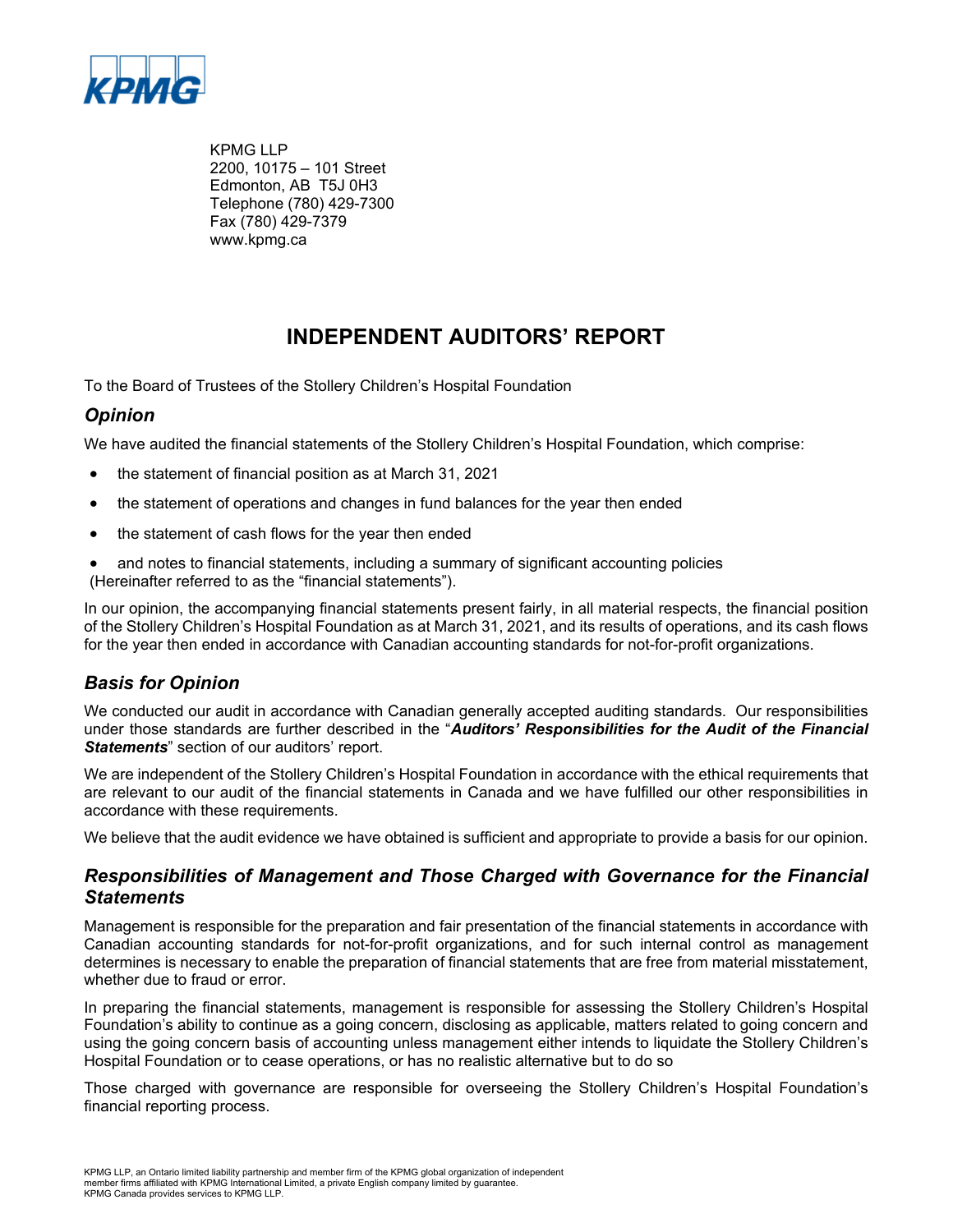

### *Auditors' Responsibilities for the Audit of the Financial Statements*

Our objectives are to obtain reasonable assurance about whether the financial statements as a whole are free from material misstatement, whether due to fraud or error, and to issue an auditors' report that includes our opinion.

Reasonable assurance is a high level of assurance, but is not a guarantee that an audit conducted in accordance with Canadian generally accepted auditing standards will always detect a material misstatement when it exists.

Misstatements can arise from fraud or error and are considered material if, individually or in the aggregate, they could reasonably be expected to influence the economic decisions of users taken on the basis of the financial statements.

As part of an audit in accordance with Canadian generally accepted auditing standards, we exercise professional judgment and maintain professional skepticism throughout the audit.

We also:

 Identify and assess the risks of material misstatement of the financial statements, whether due to fraud or error, design and perform audit procedures responsive to those risks, and obtain audit evidence that is sufficient and appropriate to provide a basis for our opinion.

The risk of not detecting a material misstatement resulting from fraud is higher than for one resulting from error, as fraud may involve collusion, forgery, intentional omissions, misrepresentations, or the override of internal control.

- Obtain an understanding of internal control relevant to the audit in order to design audit procedures that are appropriate in the circumstances, but not for the purpose of expressing an opinion on the effectiveness of the Stollery Children's Hospital Foundation's internal control.
- Evaluate the appropriateness of accounting policies used and the reasonableness of accounting estimates and related disclosures made by management.
- Conclude on the appropriateness of management's use of the going concern basis of accounting and, based on the audit evidence obtained, whether a material uncertainty exists related to events or conditions that may cast significant doubt on the Stollery Children's Hospital Foundation's ability to continue as a going concern. If we conclude that a material uncertainty exists, we are required to draw attention in our auditors' report to the related disclosures in the financial statements or, if such disclosures are inadequate, to modify our opinion. Our conclusions are based on the audit evidence obtained up to the date of our auditors' report. However, future events or conditions may cause the Stollery Children's Hospital Foundation to cease to continue as a going concern.
- Evaluate the overall presentation, structure and content of the financial statements, including the disclosures, and whether the financial statements represents the underlying transactions and events in a manner that achieves fair presentation.
- Communicate with those charged with governance regarding, among other matters, the planned scope and timing of the audit and significant audit findings, including any significant deficiencies in internal control that we identify during our audit.

 $kPMS$   $\mu P$ 

Chartered Professional Accountants Edmonton, Canada June 15, 2021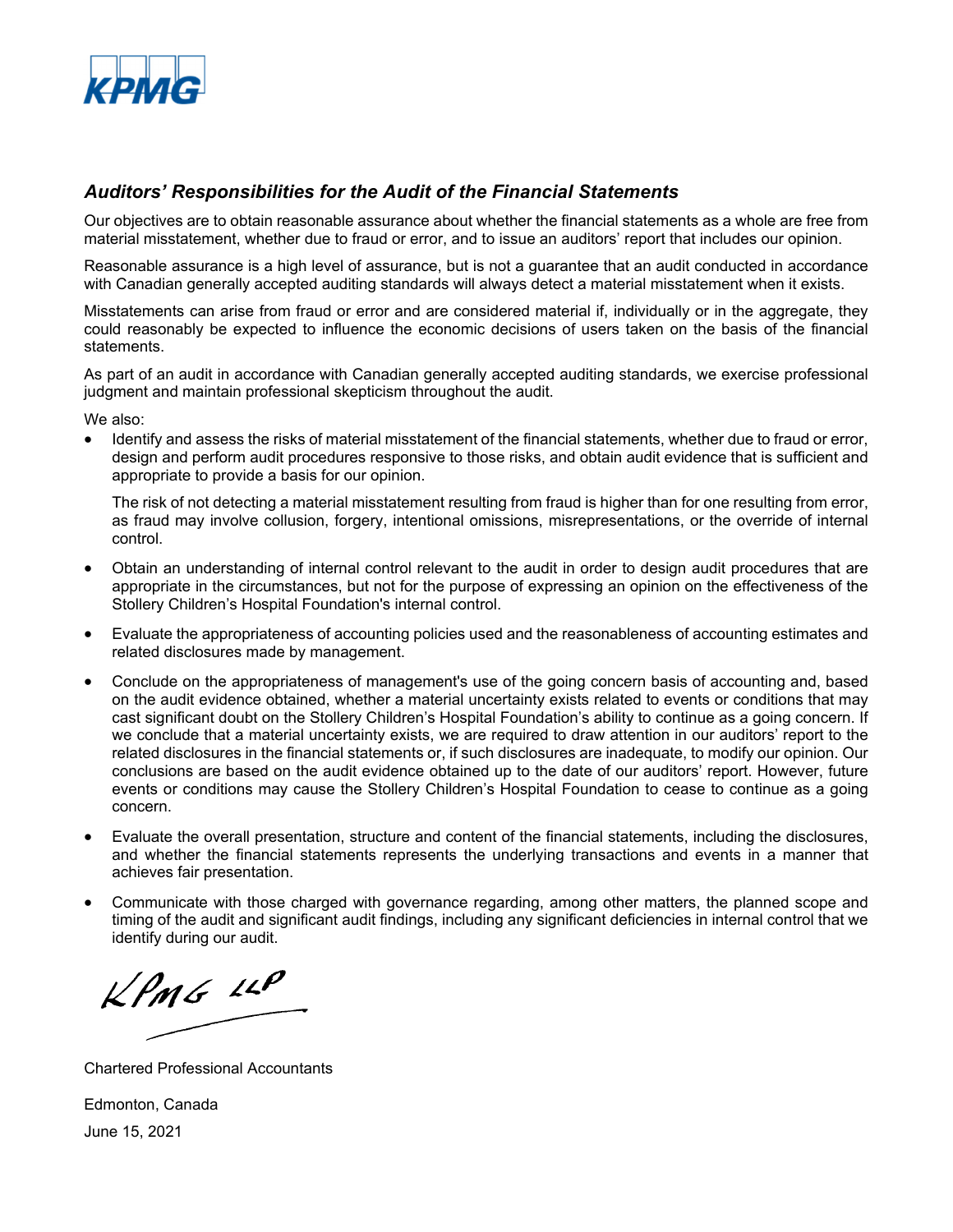Financial Statements

Year ended March 31, 2021

| <b>Financial Statements</b>                          |                |
|------------------------------------------------------|----------------|
| <b>Statement of Financial Position</b>               |                |
| Statement of Operations and Changes in Fund Balances | 2              |
| <b>Statement of Cash Flows</b>                       | 3              |
| Notes to Financial Statements                        | $\overline{4}$ |
| Schedule A - Investment Income                       | 13             |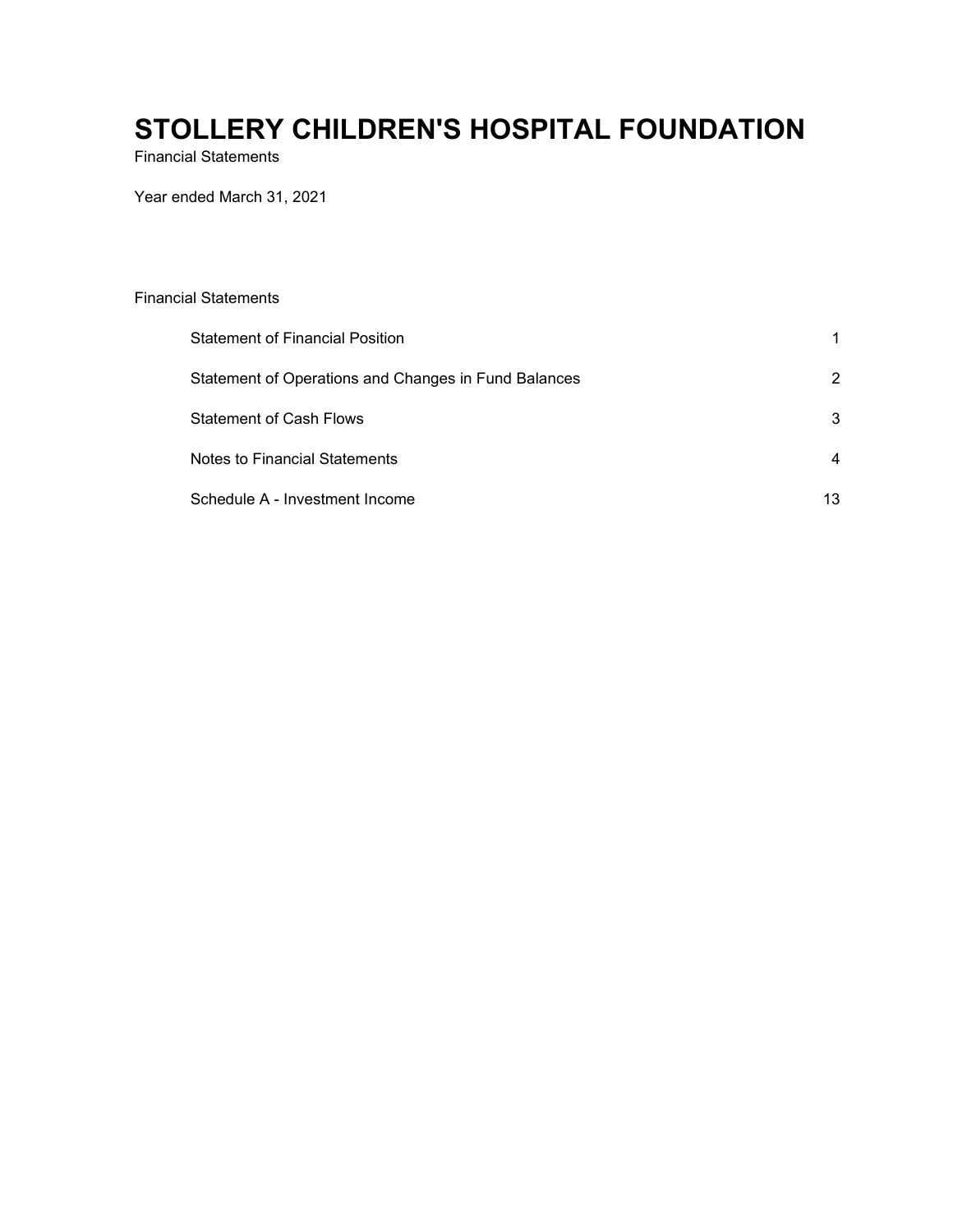Statement of Financial Position

March 31, 2021, with comparative information for 2020

|                                                                                                                   | 2021                | 2020                          |
|-------------------------------------------------------------------------------------------------------------------|---------------------|-------------------------------|
| <b>Assets</b>                                                                                                     |                     |                               |
| Current assets:                                                                                                   |                     |                               |
| Cash                                                                                                              | \$<br>8,072,638     | \$<br>6,763,106               |
| Accounts receivable                                                                                               | 469,664             | 355,205                       |
| Advances for grants to qualified donees (note 2)                                                                  | 597,625             | 1,586,538                     |
| Prepaid expenses                                                                                                  | 433,980             | 458,975                       |
| Inventory                                                                                                         | 253,262             | 219,900                       |
|                                                                                                                   | 9,827,169           | 9,383,724                     |
| Portfolio investments (note 3)                                                                                    | 62,725,614          | 57,340,457                    |
| Capital assets (note 4)                                                                                           | 442,800             | 416,736                       |
|                                                                                                                   |                     |                               |
|                                                                                                                   | \$<br>72,995,583    | \$                            |
| <b>Liabilities and Fund Balances</b><br>Current liabilities:<br>Accounts payable and accrued liabilities (note 7) | \$<br>2,744,971     | \$<br>67,140,917<br>6,174,345 |
| Deferred revenue                                                                                                  | 42,759<br>2,787,730 | 51,180<br>6,225,525           |
|                                                                                                                   |                     |                               |
| Fund balances:                                                                                                    |                     |                               |
| <b>Externally restricted</b>                                                                                      | 4,795,995           | 4,131,161                     |
| Internally restricted (note 5)                                                                                    | 35,491,475          | 34,199,143                    |
| Unrestricted                                                                                                      | 29,920,383          | 22,585,088                    |
| Commitments (note 5)                                                                                              | 70,207,853          | 60,915,392                    |

See accompanying notes to financial statements.

On behalf of the Board of Trustees: \_\_\_\_\_\_\_\_\_\_\_\_\_\_\_\_\_\_\_\_\_\_\_\_\_\_\_\_\_\_\_\_\_\_\_\_\_ Chair

\_\_\_\_\_\_\_\_\_\_\_\_\_\_\_\_\_\_\_\_\_\_\_\_\_\_\_\_\_\_\_\_\_\_\_\_\_ Chair of Finance and Audit Committee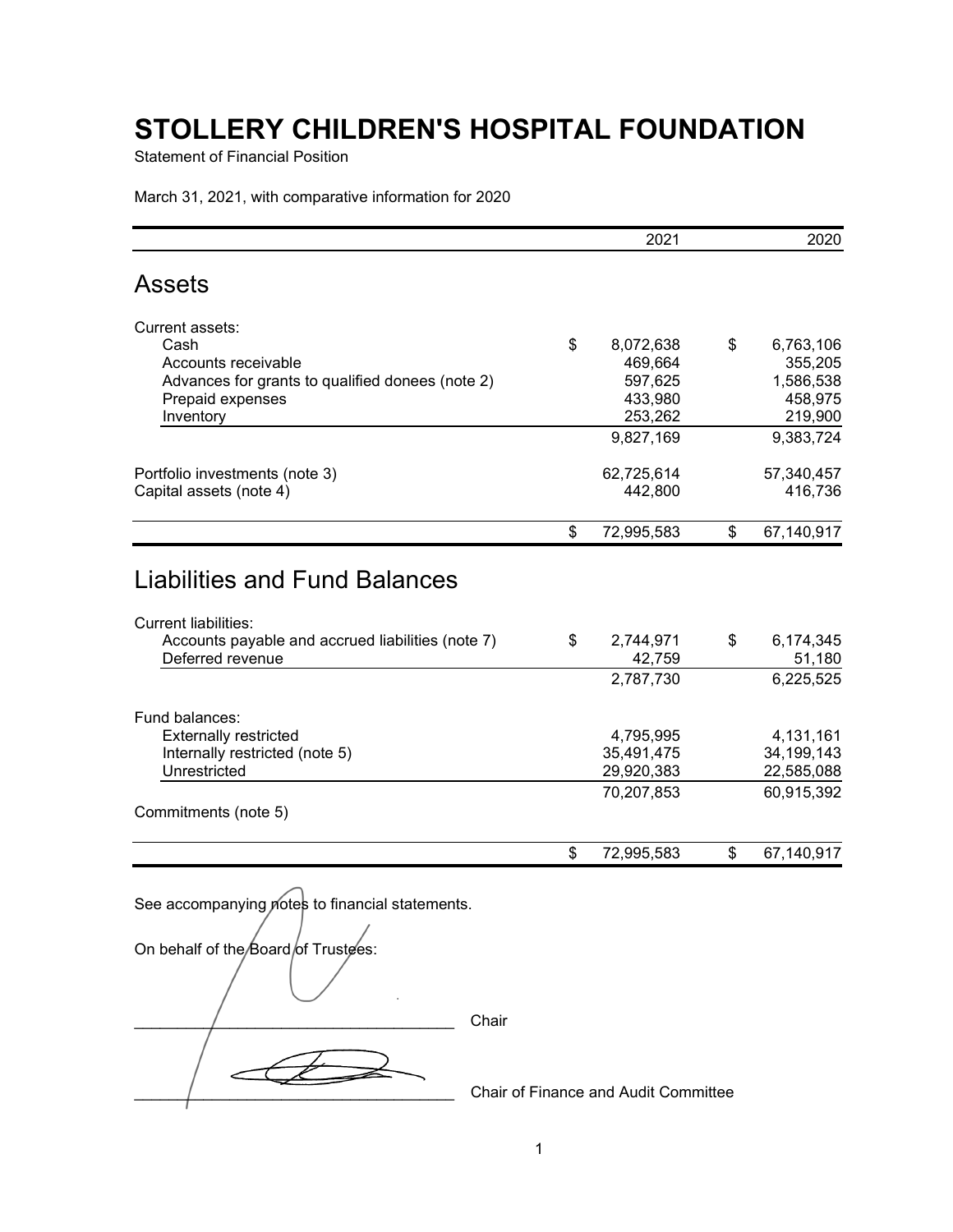Statement of Operations and Changes in Fund Balances

Year ended March 31, 2021, with comparative information for 2020

|                                                   | Externally      | Internally       | Unrestricted   | Total            | Total         |
|---------------------------------------------------|-----------------|------------------|----------------|------------------|---------------|
|                                                   | restricted fund | restricted fund  | fund           | 2021             | 2020          |
| Revenue:                                          |                 |                  |                |                  |               |
| Fundraising projects and contributions            | \$<br>1,150,689 | \$               | 14,903,579     | 16,054,268<br>\$ | \$22,239,464  |
| <b>Mighty Millions Lottery</b>                    |                 |                  | 10,534,575     | 10,534,575       | 9,253,066     |
| Investment income (loss) (Schedule A)             |                 |                  | 8,669,598      | 8,669,598        | (2,014,755)   |
| Government assistance                             |                 |                  | 693,534        | 693,534          |               |
| Merchandising                                     |                 |                  | 314,633        | 314,633          | 463,704       |
|                                                   | 1,150,689       | $\blacksquare$   | 35,115,919     | 36,266,608       | 29,941,479    |
| Expenditures:                                     |                 |                  |                |                  |               |
| Fundraising                                       |                 |                  | 4,623,052      | 4,623,052        | 6,670,422     |
| <b>Mighty Millions Lottery</b>                    |                 |                  | 7,404,129      | 7,404,129        | 6,841,144     |
| Administration                                    |                 |                  | 2,312,897      | 2,312,897        | 2,394,716     |
| Merchandising                                     |                 |                  | 333,261        | 333,261          | 450,444       |
|                                                   |                 | $\blacksquare$   | 14,673,339     | 14,673,339       | 16,356,726    |
| Excess of revenue over expenditures before grants | 1,150,689       |                  | 20,442,580     | 21,593,269       | 13,584,753    |
| Grant payments                                    | 485,855         | 11,814,953       |                | 12,300,808       | 20,174,987    |
| Excess (deficiency) of revenue over expenditures  | 664,834         | (11, 814, 953)   | 20,442,580     | 9,292,461        | (6,590,234)   |
| Fund balances, beginning of year                  | 4,131,161       | 34, 199, 143     | 22,585,088     | 60,915,392       | 67,505,626    |
| <b>Transfers</b>                                  |                 | 13,107,285       | (13, 107, 285) |                  |               |
| Fund balances, end of year                        | \$<br>4,795,995 | 35,491,475<br>\$ | \$29,920,383   | \$70,207,853     | \$ 60,915,392 |

See accompanying notes to financial statements.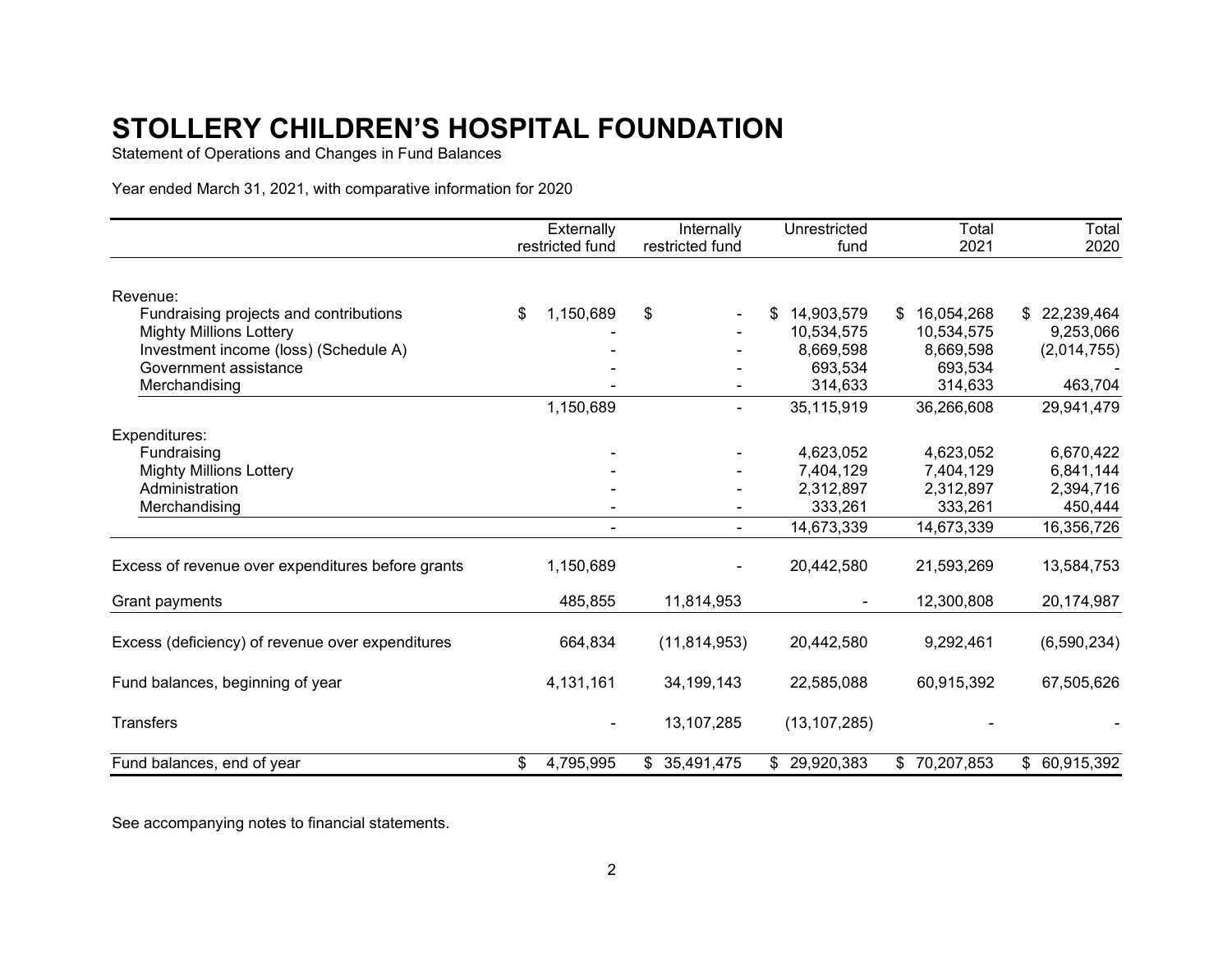Statement of Cash Flows

Year ended March 31, 2021, with comparative information for 2020

|                                                                                   | 2021            | 2020              |
|-----------------------------------------------------------------------------------|-----------------|-------------------|
| Cash provided by operations:                                                      |                 |                   |
| Excess (deficiency) of revenue over expenditures<br>Items not involving cash:     | \$<br>9,292,461 | \$<br>(6,590,234) |
| Unrealized (gain) loss on portfolio investments                                   | (5,867,702)     | 6,668,875         |
| Realized gain on portfolio investments                                            | (778, 504)      | (2, 493, 757)     |
| Amortization of capital assets                                                    | 106,022         | 83,318            |
| Change in non-cash operating working capital:                                     |                 |                   |
| (Increase) decrease in accounts receivable<br>Decrease (increase) in advances for | (114, 459)      | 288,445           |
| grants to qualified donees                                                        | 988,913         | (1,586,538)       |
| Decrease in prepaid expenses                                                      | 24,995          | 625               |
| Increase in inventory                                                             | (33, 362)       | (50, 471)         |
| (Decrease) increase in accounts                                                   |                 |                   |
| payable and accrued liabilities                                                   | (3,429,374)     | 3,660,398         |
| Decrease in deferred revenue                                                      | (8,421)         | (101, 684)        |
|                                                                                   | 180,569         | (121, 023)        |
| Cash flows used in investing activities:                                          |                 |                   |
| Sale (acquisition) of portfolio investments, net                                  | 1,261,049       | (4,525,930)       |
| Acquisition of capital assets                                                     | (132,086)       | (45, 642)         |
|                                                                                   | 1,128,963       | (4,571,572)       |
| Increase (decrease) in cash                                                       | 1,309,532       | (4,692,595)       |
| Cash, beginning of year                                                           | 6,763,106       | 11,455,701        |
| Cash, end of year                                                                 | \$<br>8,072,638 | \$<br>6,763,106   |

See accompanying notes to financial statements.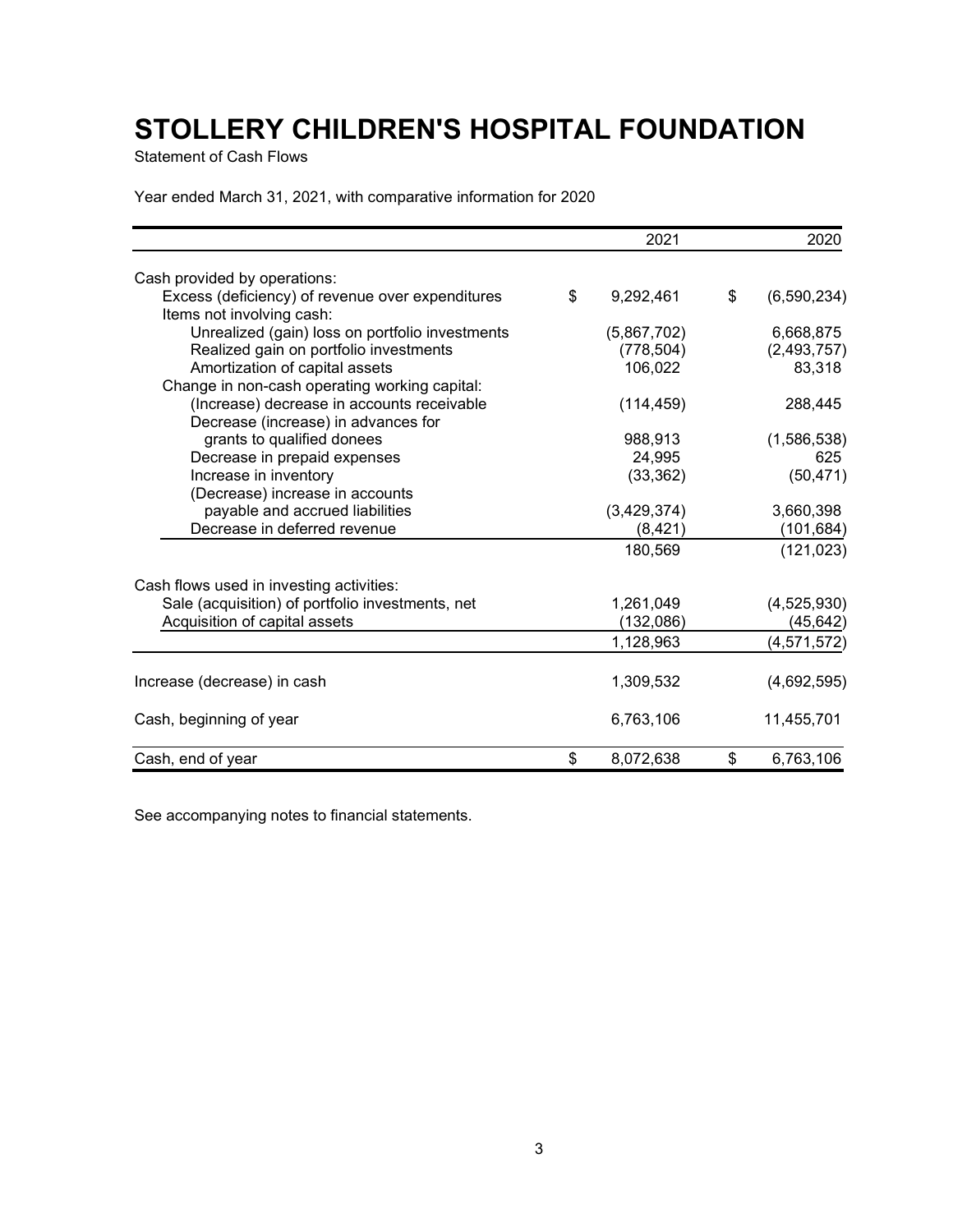Notes to Financial Statements

Year ended March 31, 2021

Stollery Children's Hospital Foundation (the "Foundation") operates under the Regional Health Authorities Foundations Regulation. The Foundation is registered with the Canada Revenue Agency as a charitable organization and is exempt from income taxes.

The mission of the Foundation is to enhance health services for children by raising money to support the Stollery Children's Hospital (the "Hospital") and programs that promote health, prevent disease and treat illness and injury. Funding provided by the Foundation supports health services for children through education, research, special services and acquisition of equipment. As well, the Foundation educates communities on needs, thanks donors who support the Foundation and shares the impact of their donation on the lives of children and their families.

#### **1. Significant accounting policies:**

These financial statements have been prepared by management in accordance with Canadian accounting standards for not-for-profit organizations in Part III of the CPA Canada Handbook.

(a) Fund accounting:

The Foundation follows the restricted fund method of accounting for contributions. The following funds have been established for financial reporting purposes:

- i) Externally restricted fund consists of funds which restrictions have been imposed by the donor
- ii) Internally restricted fund consists of funds upon which restrictions have been imposed by the Board of Trustees (the "Board"). These funds represent donations and income that were initially unrestricted by upon which the Board has placed restrictions for specific priority programs at the Hospital.
- iii) Unrestricted fund consists of donations and investment income upon which no restrictions have been imposed by the donors or the Board. These funds are managed in accordance with general Board policies and may be internally restricted through Board motion.
- (b) Inventory:

Inventory consists of items held for resale and is valued at the lower of cost, measured on a first-in, first-out basis, and replacement cost. Merchandising expense represents the cost of inventory sold during the year.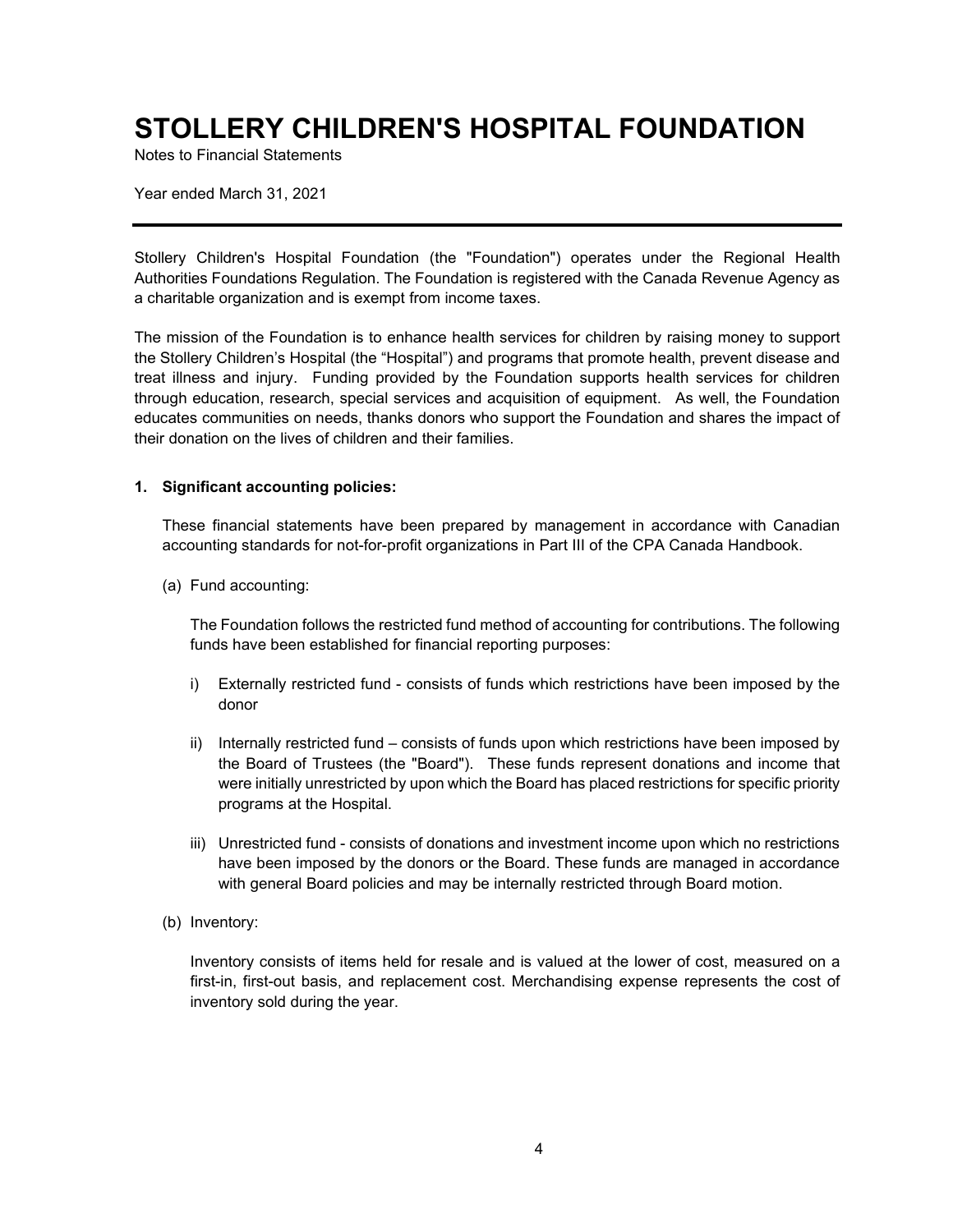Notes to Financial Statements (continued)

Year ended March 31, 2021

#### **1. Significant accounting policies (continued):**

(c) Capital assets:

Capital assets are recorded at cost less accumulated amortization. Repairs and maintenance costs are expensed as incurred. Betterments which extend the useful life of an asset are capitalized. When a capital asset no longer contributes to the Foundation's ability to provide services, its carrying amount is written down to its residual value. Capital assets include works of art which are not subject to amortization.

Capital assets are amortized on a straight-line basis as follows:

| Asset                  | Useful Life   |
|------------------------|---------------|
| Equipment              | 3 years       |
| Furniture and fixtures | 10 years      |
| Computer software      | 3 years       |
| Leasehold improvements | Term of Lease |

#### (d) Revenue recognition:

Externally restricted contributions are recognized as revenue of the externally restricted fund in the year received or receivable if the amount to be received can be reasonably estimated and collection is reasonably assured.

Unrestricted contributions are recognized as revenue when received or receivable if the amount to be received can be reasonably estimated and collection is reasonably assured.

Investment income is recognized as revenue of the unrestricted fund when earned.

Fundraising projects and merchandising revenue are recognized in the year in which the event is held or goods are sold.

The Foundation applies for financial assistance under available government programs. Government assistance is recognized as revenue the year in which the related expenses are incurred.

(e) Contributed materials and services:

Contributed materials and services are recorded at fair value when they would have otherwise been purchased and when a fair value can be reasonably estimated. Contributed services of volunteers are not recognized in these financial statements as their fair value cannot be reasonably determined.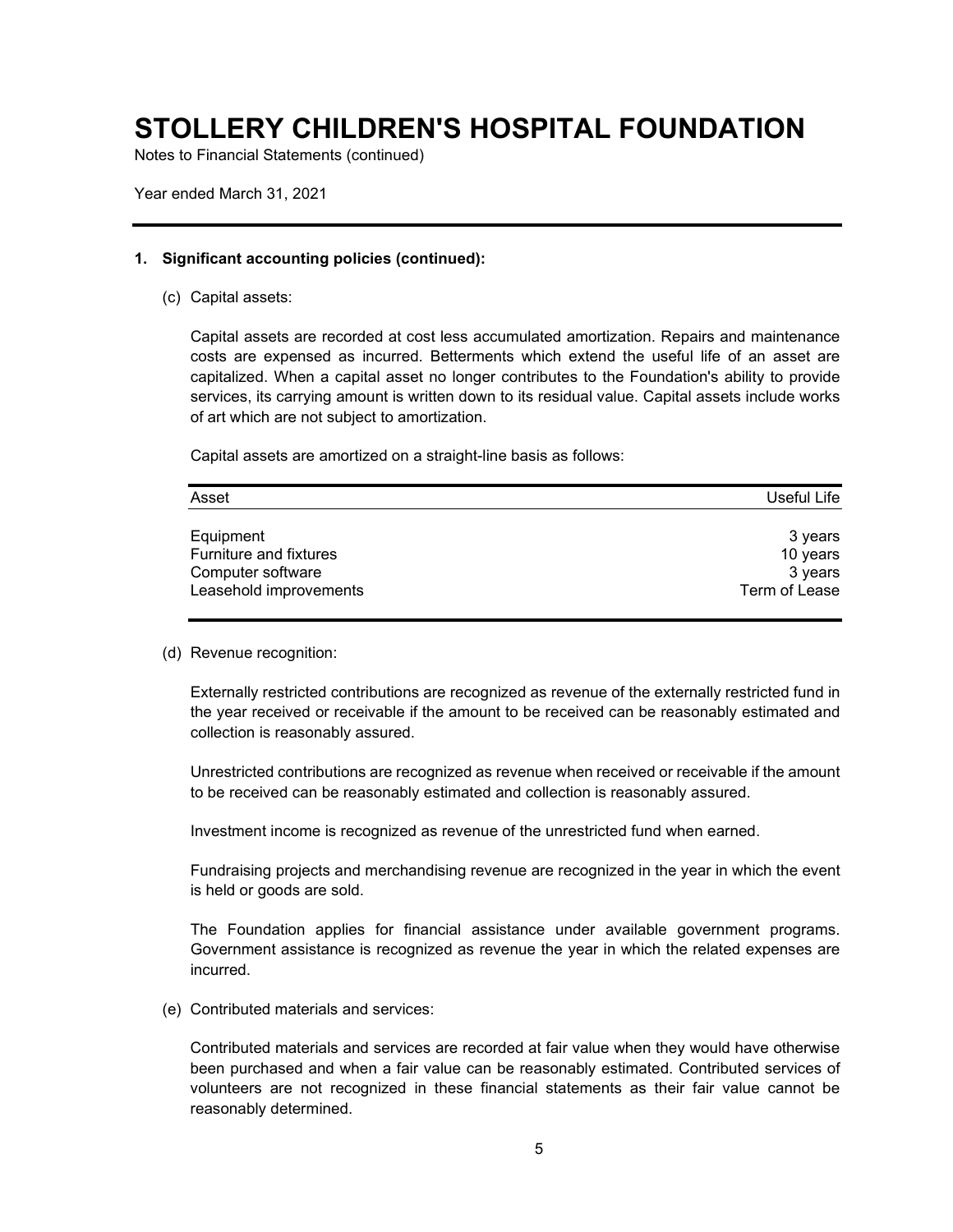Notes to Financial Statements (continued)

Year ended March 31, 2021

#### **1. Significant accounting policies (continued):**

(f) Financial instruments:

Financial instruments are recorded at fair value on initial recognition. Freestanding derivative instruments that are not in a qualifying hedging relationship and equity instruments that are quoted in an active market are subsequently measured at fair value. The Foundation does not use derivative financial instruments to alter the effects of market interest or foreign exchange fluctuations. All other financial instruments are subsequently recorded at cost or amortized cost, unless management has elected to carry the instruments at fair value. The Foundation has elected to carry its fixed-income instruments at fair value.

Transaction costs incurred on the acquisition of financial instruments measured subsequently at fair value are expensed as incurred. All other financial instruments are adjusted by transaction costs incurred on acquisition and financing costs, which are amortized using the straight-line method.

Financial assets are assessed for impairment on an annual basis at the end of the fiscal year if there are indicators of impairment. If there is an indicator of impairment, the Foundation determines if there is a significant adverse change in the expected amount or timing of future cash flows from the financial asset. If there is a significant adverse change in the expected cash flows, the carrying value of the financial asset is reduced to the highest of the present value of the expected cash flows, the amount that could be realized from selling the financial asset or the amount the Foundation expects to realize by exercising its right to any collateral. If events and circumstances reverse in a future period, an impairment loss will be reversed to the extent of the improvement, not exceeding the initial carrying value.

(g) Use of estimates:

The preparation of financial statements requires management to make estimates and assumptions that affect the reported amounts of assets and liabilities and disclosure of contingent assets and liabilities at the date of the financial statements and the reported amounts of revenues and expenses during the year. Actual results could differ from those estimates.

(h) Employee future benefits:

The Foundation participates in the Local Authorities Pension Plan, which is a multi-employer defined benefit pension plan. As it is not practicable to separate the information in the plan that relates to the Foundation, it is accounted for as a defined contribution plan.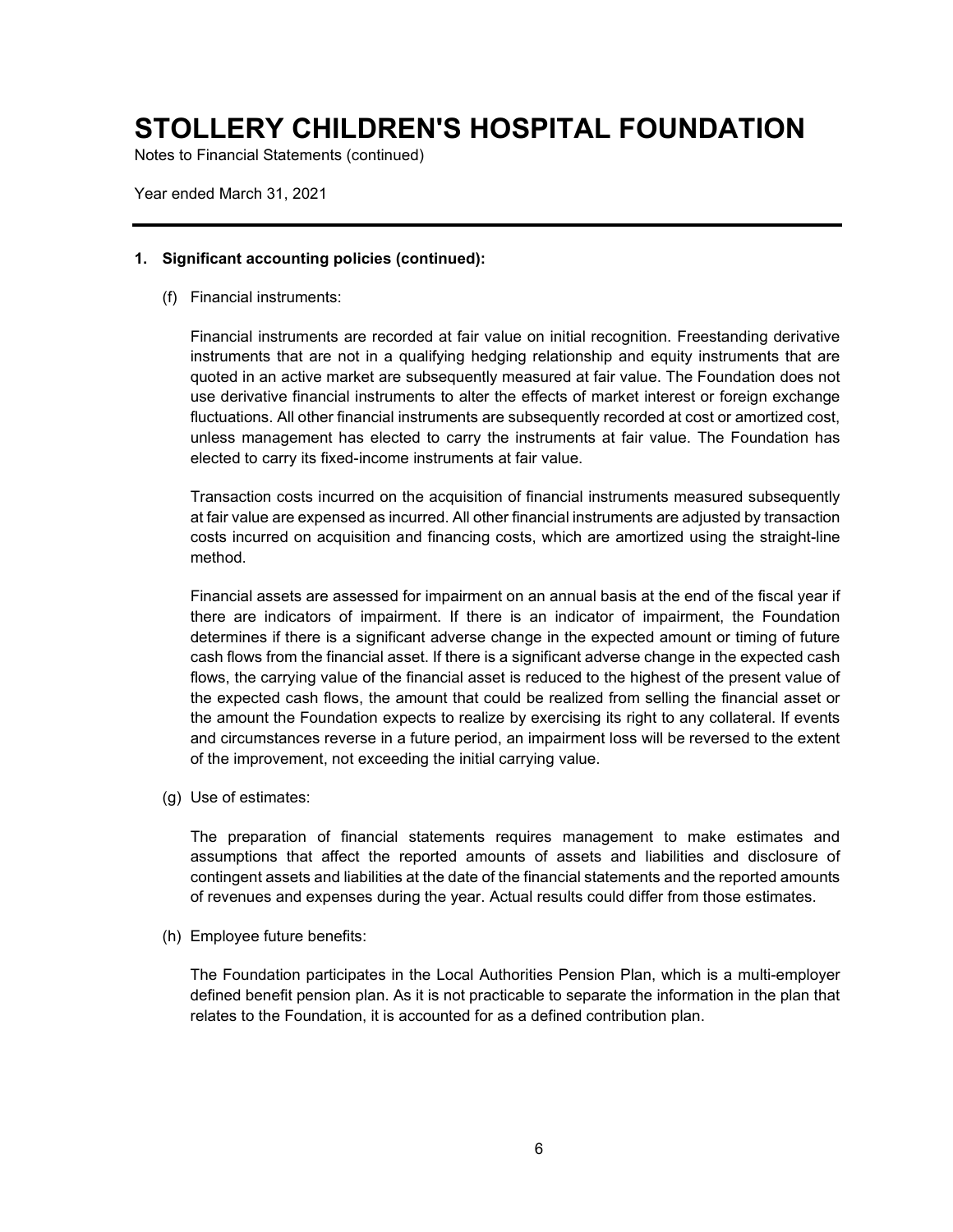Notes to Financial Statements (continued)

Year ended March 31, 2021

#### **2. Advances for grants to qualified donees:**

The Foundation has advanced funds to qualified grant donees, of which \$597,625 (2020 - \$1,586,358) was not fully utilized by the donee by the end of the fiscal year. The Foundation receives reporting of the usage of the grants from the donees and expects the funds to be expended within the following year.

#### **3. Portfolio investments:**

|                                        | 2021             | 2020             |
|----------------------------------------|------------------|------------------|
| Fixed-income, measured at fair value:  |                  |                  |
| Term deposit                           | \$<br>4,023,211  | \$<br>7,166,870  |
| Pooled bond funds                      | 17,773,925       | 15,693,067       |
|                                        | 21,797,136       | 22,859,937       |
| Equities, measured at fair value:      |                  |                  |
| Canadian                               | 18,903,392       | 15,672,182       |
| International                          | 21,758,887       | 18,550,169       |
|                                        | 40,662,279       | 34,222,351       |
| Cash surrender value of life insurance | 262,567          | 258,169          |
| Cash and cash equivalents              | 3,632            |                  |
|                                        | \$<br>62,725,614 | \$<br>57,340,457 |

The Foundation's long-term investments are with an institutional investment management firm investing in pooled funds.

a) The term deposits carry coupon rates of 0.53% to 2.29% (2020 - 2.01% to 3.05%) and maturity dates of April 2021 to October 2021 (2020 - April 2020 to July 2021).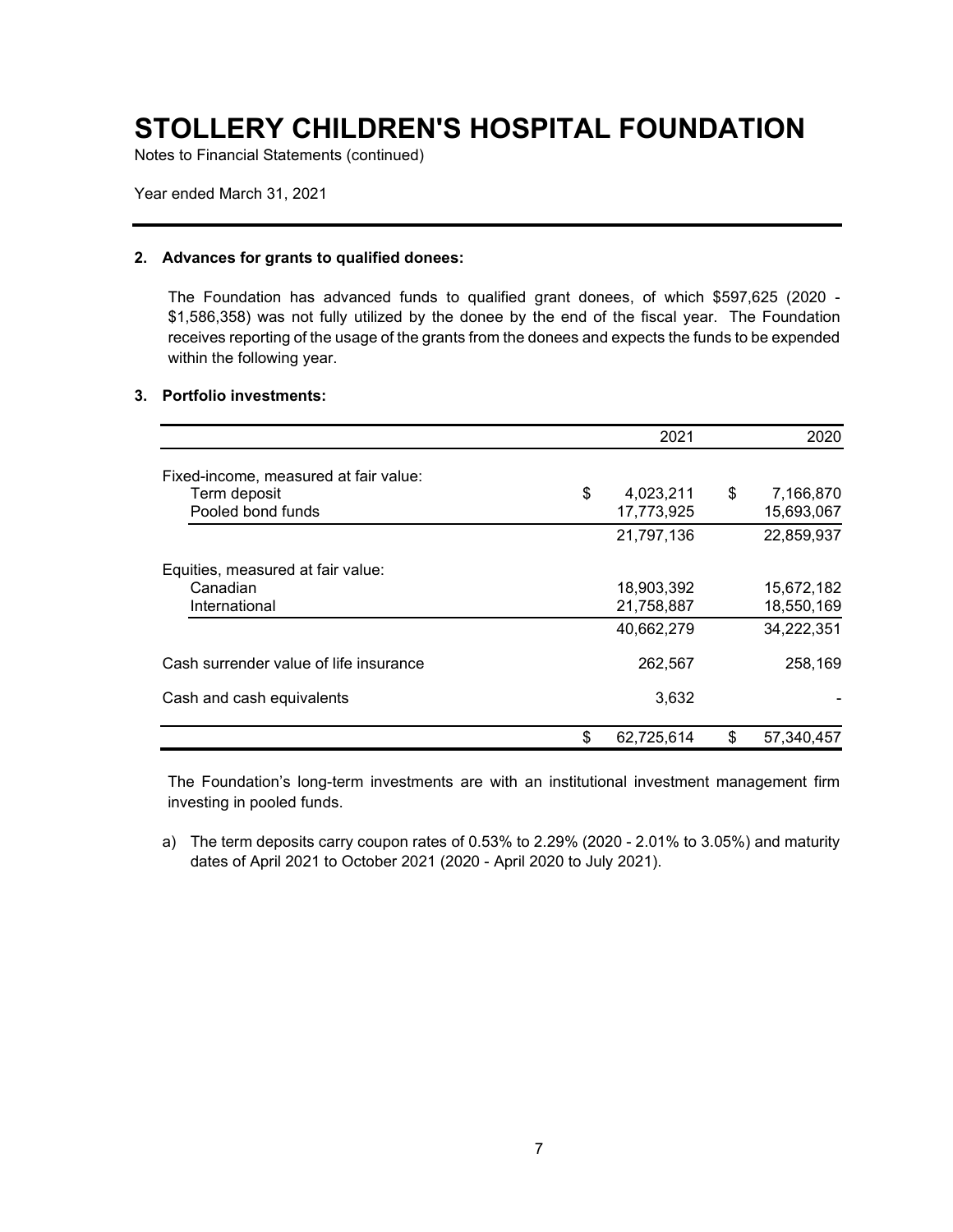Notes to Financial Statements (continued)

Year ended March 31, 2021

#### **3. Portfolio investments (continued):**

- b) Pooled bond funds are comprised of publicly traded fixed-income instruments, including institutional short term investment funds, high yield bond funds, mortgage pension funds, municipal bond funds, private placement corporate debt funds, emerging markets foreign exchange funds, and investment grade corporate bond trusts. The pooled bond funds are managed with the objective of providing optimal returns while maintaining security of capital. Return is optimized within the risk constraints of the portfolio by management of portfolio duration and issuer mix.
- c) Equities are comprised of publicly traded equities in Canadian and International (including United States) corporations.
- d) Cash and equivalents are represented by cash on deposit with the Investment Broker for future investment purchases.

|                                                                                                    |                                                         |    |                                         |    | 2021                                             |     | 2020                                            |
|----------------------------------------------------------------------------------------------------|---------------------------------------------------------|----|-----------------------------------------|----|--------------------------------------------------|-----|-------------------------------------------------|
|                                                                                                    |                                                         |    | Accumulated                             |    | Net book                                         |     | Net book                                        |
|                                                                                                    | Cost                                                    |    | amortization                            |    | value                                            |     | value                                           |
| Equipment<br>Furniture and fixtures<br>Computer software<br>Leasehold improvements<br>Works of art | \$<br>287,957<br>227,345<br>55,185<br>323,006<br>50,000 | S  | 149.841<br>124,613<br>53,998<br>172.241 | S  | 138,116<br>102,732<br>1.187<br>150,765<br>50,000 | S   | 55,829<br>123,136<br>4,037<br>183,734<br>50,000 |
|                                                                                                    | \$<br>943,493                                           | \$ | 500,693                                 | \$ | 442,800                                          | \$. | 416,736                                         |

#### **4. Capital assets:**

Amortization of \$106,022 (2020 - \$83,318) is included in administration expenditures.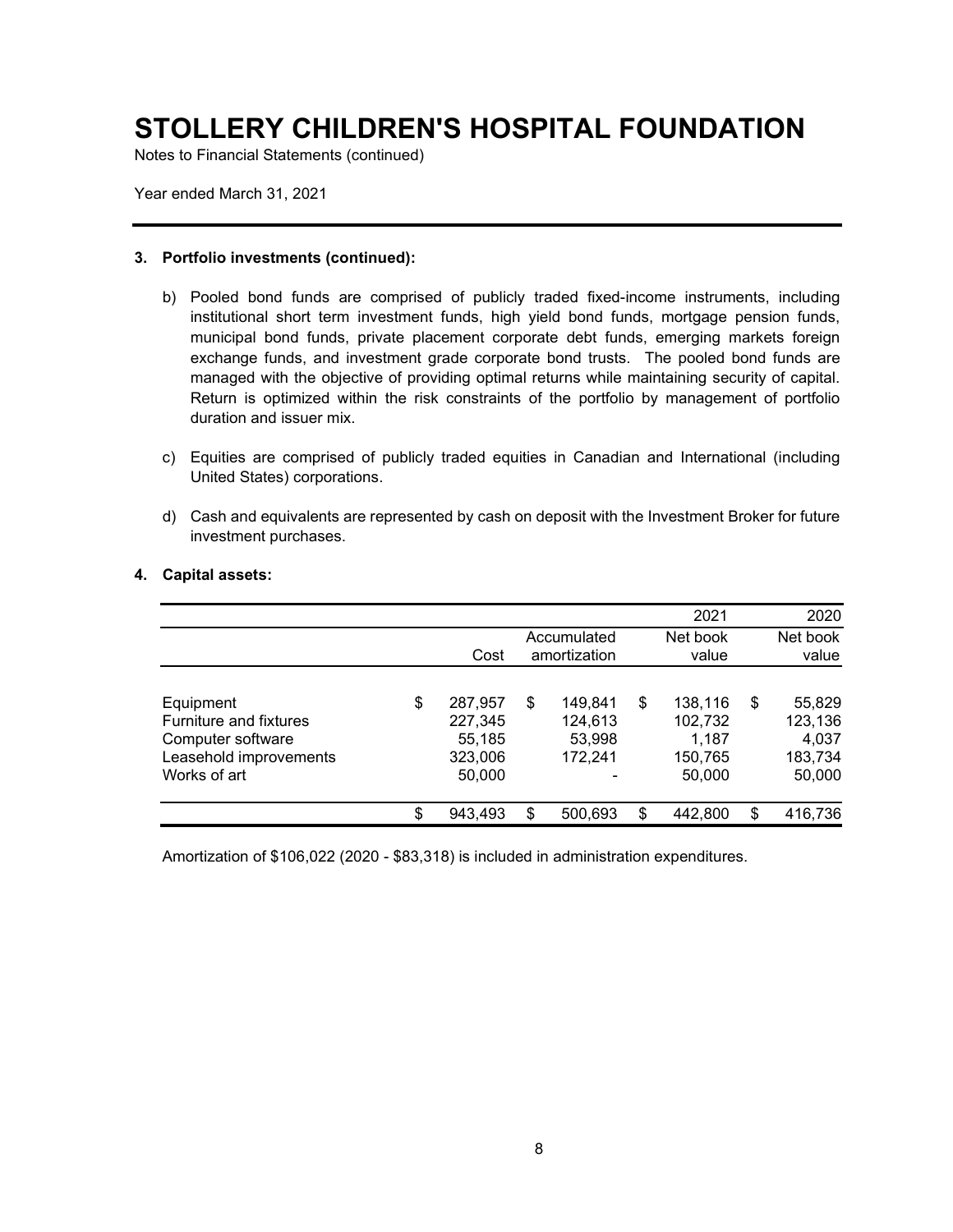Notes to Financial Statements (continued)

Year ended March 31, 2021

#### **5. Commitments:**

a) The Foundation is committed to future annual operating lease payments for office equipment as follows:

| 2022       | \$<br>3,472 |
|------------|-------------|
| 2023       | 3,411       |
| 2024       | 3,411       |
| 2025       | 3,411       |
| Thereafter | 6,255       |
|            |             |

b) The Foundation has approved cumulative funding commitments of \$35,491,475 (2020 - \$34,199,143) which will be carried forward to future years. At March 31, 2021, \$29,491,475 (2020 - \$28,582,020) relates to commitments to the Stollery Children's Hospital that will be distributed upon request.

In addition to the approved funding commitments, the Foundation has entered into memorandums of understanding with various entities to provide financial support for children's health initiatives. As at March 31, 2021, the future funding commitments related to these arrangements are \$20,871,188 (2020 - \$25,989,065).

|                                    | Women & Children's Health<br><b>Research Institute</b> | <b>Grande Prairie Regional</b><br><b>Hospital Foundation</b> |    | <b>Mental Health</b><br>Foundation | Total                                                  |
|------------------------------------|--------------------------------------------------------|--------------------------------------------------------------|----|------------------------------------|--------------------------------------------------------|
| 2022<br>2023<br>2024<br>Thereafter | \$<br>5,000,000<br>4,500,000<br>4,000,000<br>5,882,123 | \$<br>489.065<br>-<br>-                                      |    | 1,000,000<br>۰<br>۰<br>۰           | \$<br>6,489,065<br>4,500,000<br>4,000,000<br>5,882,123 |
|                                    | 19,382,123                                             | \$<br>489.065                                                | S. | 1.000.000                          | \$20,871,188                                           |

During the year, the Foundation transferred from the unrestricted fund \$4,117,877 and \$1,000,000 for Women & Children's Health Research Institute and the Mental Health Foundation respectively. As at March 31, 2021, these funds remain in the internally restricted fund, and are not included in the above outstanding commitments.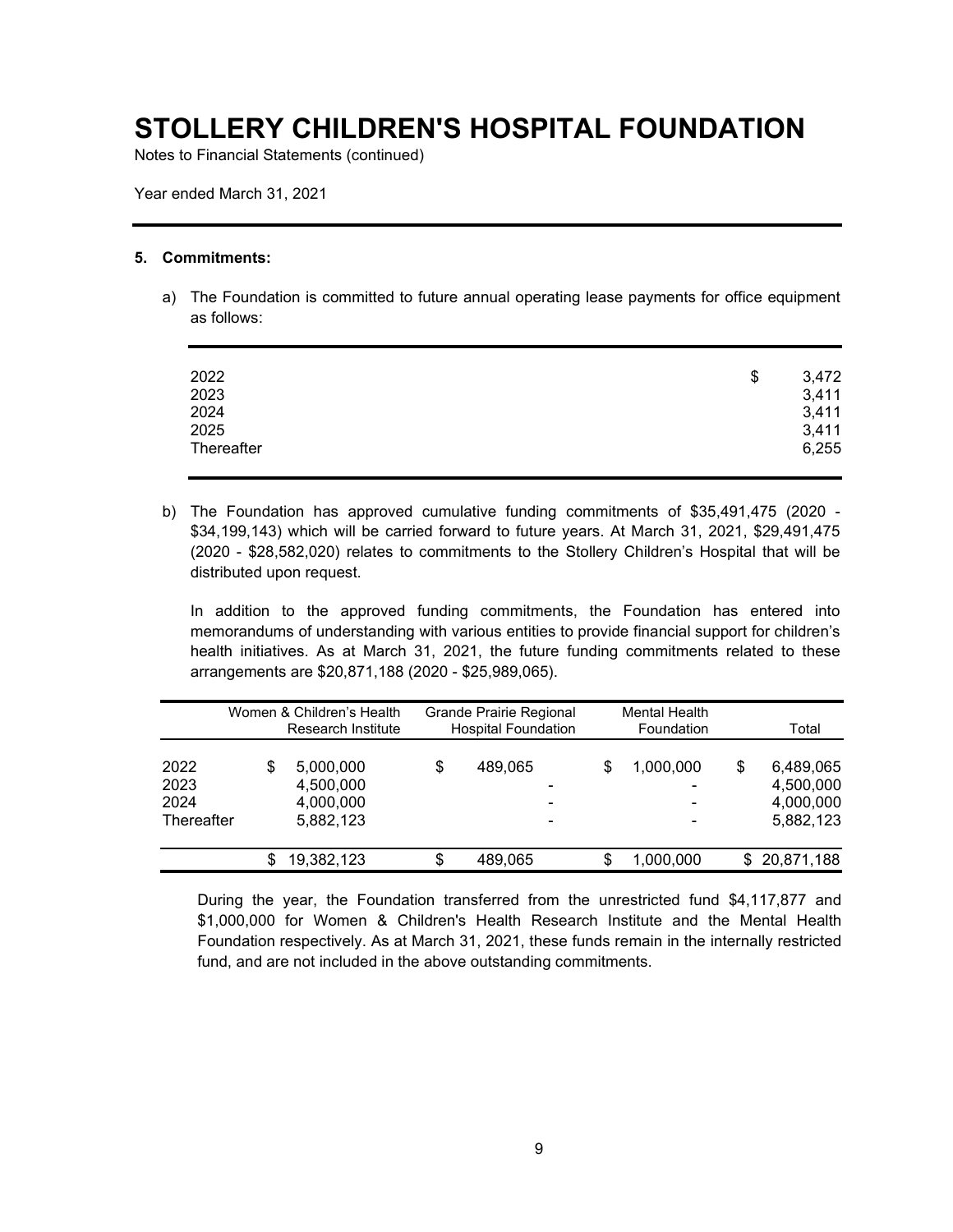Notes to Financial Statements (continued)

Year ended March 31, 2021

#### **5. Commitments:**

c) The Foundation has received pledges of \$2,155,547 (2020 - \$2,384,930) from donors which have not been recognized as revenue at year-end. Receipt of the amounts pledged is expected by the Foundation as follows:

| \$<br>899,232 |
|---------------|
| 818,648       |
| 299,000       |
| 131,000       |
| 7,667         |
|               |

#### **6. Employee future benefits:**

All eligible employees of the Foundation participate in the Local Authorities Pension Plan (LAPP) under the Public Sector Pension Plans Act. Contribution requirements for the Foundation are as follows:

|                            | 2021   | 2020   |
|----------------------------|--------|--------|
| Employer                   |        |        |
| Pensionable earnings up to |        |        |
| the maximum under the      |        |        |
| Canada Pension Plan        | 9.39%  | 9.39%  |
| Pensionable earnings in    |        |        |
| excess of the maximum      |        |        |
| under the Canada           |        |        |
| <b>Pension Plans</b>       | 13.84% | 13.84% |
| Employee                   |        |        |
| Pensionable earnings up to |        |        |
| the maximum under the      |        |        |
| Canada Pension Plan        | 8.39%  | 8.39%  |
| Pensionable earnings in    |        |        |
| excess of the maximum      |        |        |
| under the Canada           |        |        |
| Pension Plan               | 12.84% | 12.84% |
|                            |        |        |

Information for the year ended December 31, 2020 was not available at the time of preparing these financial statements (2019 - actuarial surplus of \$7.9 billion). The Foundation contributed a total of \$360,750 for the year ended March 31, 2021 (2020 - \$401,578), which has been recorded within administrative expenditures in the statement of operations. The Foundation had 42 (2020 - 40) contributing members in the plan which has a total of 274,151 members at December 31, 2019 (2018 - 265,813).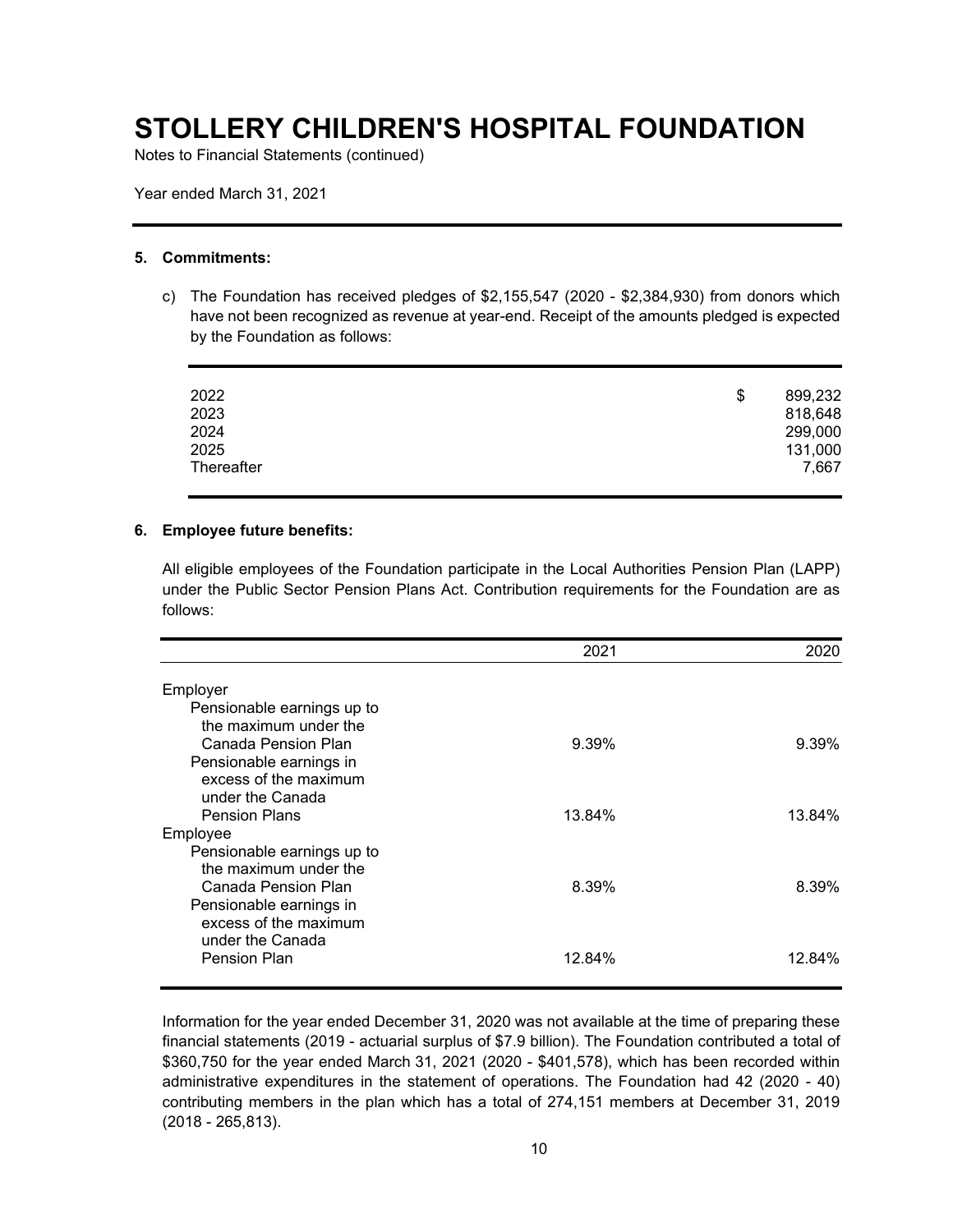Notes to Financial Statements (continued)

Year ended March 31, 2021

#### **7. Related party transactions:**

The Foundation provides grants of money and services to the Hospital. These grants allow the Hospital to provide health services not funded from other sources.

Accommodation, furnishings and certain other overhead costs incurred in the administration of the Foundation provided by the Hospital and Alberta Health Services are not reasonably estimable and consequently are not reflected in these financial statements.

During the year, the Foundation made payments to Alberta Health Services of \$5,988,105 (2020 - \$12,789,549). These payments include distributions made to support funding priorities and other operating expenses. The details of these payments are as follows:

|                                           |   | 2021                |   | 2020                 |
|-------------------------------------------|---|---------------------|---|----------------------|
| Grant expense<br>Other operating expenses | S | 5,971,494<br>16.611 | S | 12,746,738<br>42,811 |
| Total expense during the year             |   | 5,988,105           |   | 12,789,549           |

At March 31, 2021, accounts payable and accrued liabilities include \$1,426,189 (2020 - \$3,832,961) due to Alberta Health Services.

#### **8. Financial risks:**

Income and financial returns on investments are exposed to credit and price risk. Credit risk relates to the possibility that a loss may occur from the failure of another party to perform according to the terms of the contract. Price risk is comprised of interest rate, foreign exchange and market risk. Interest rate risk relates to the possibility that investments will change in value due to fluctuations in interest rates. Market and foreign exchange risk relates to the possibility that investments will change in value due to future fluctuations in market prices and foreign exchanges rates.

These risks are managed by the Foundation's investment policies, which prescribe the investment asset mix including the degree of liquidity and concentration and the amount of foreign content.

Changes in interest rates and credit ratings are the main cause of changes in the fair value of government securities and corporate bonds resulting in a favorable or unfavorable variance compared to book value. Credit risk is mitigated by investing in government securities and corporate bonds with a rating of A or better and diversifying the securities between government, government backed and corporate issuers. Interest rate risk is mitigated by managing maturity dates and payment frequency. The Foundation limits credit risk associated with other financial assets by dealing with counterparties that it believes are creditworthy. The fair value of equities is impacted by price risk.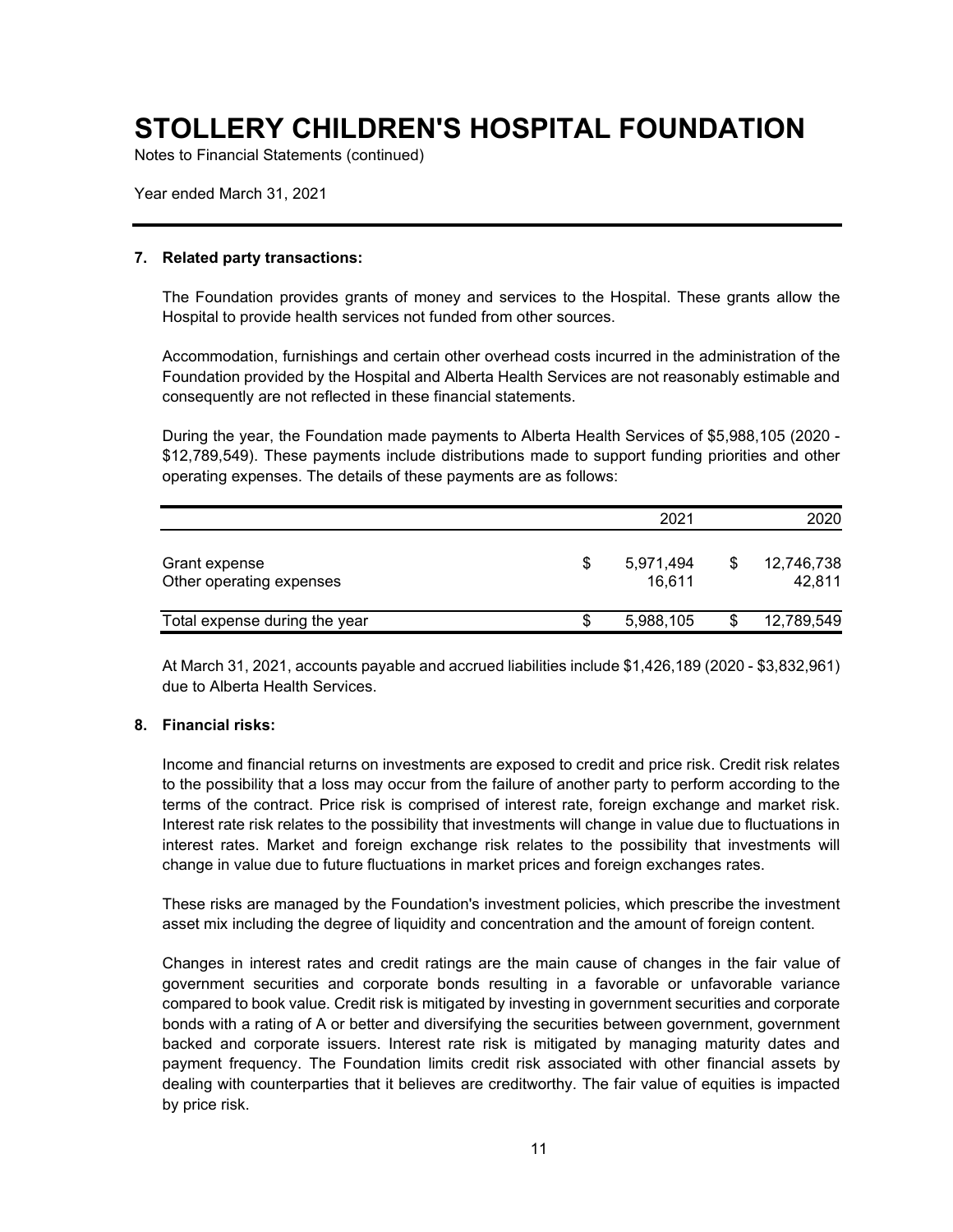Notes to Financial Statements (continued)

Year ended March 31, 2021

#### **8. Financial risks (continued):**

The Foundation does not use derivative instruments to alter the effects of interest, market and foreign exchange risks.

#### **9. Impact of COVID-19**

In March 2020, the World Health Organization declared the outbreak of a novel coronavirus (COVID-19) as a pandemic, which has continued to spread throughout Canada. Throughout the pandemic, the Foundation has followed its business continuity plan along with Alberta Health Services and provincial guidelines in terms of minimizing in-office presence of staff, as well as the related impacts on any in-person special events. The Foundation created and executed a financial contingency plan in June 2020 that included the termination of 6 full-time and 1 part-time roles, as well as cancelling some special events, while moving other events to a virtual experience. The Foundation was also eligible for, and received, \$25,000 in the Temporary Wage Subsidy and \$693,534 in the Canada Emergency Wage Subsidy. These changes and the receipt of the subsidies minimized the financial impact on net revenue.

#### **10. Comparative information:**

Certain comparative information have been reclassified to conform to current year's presentation.